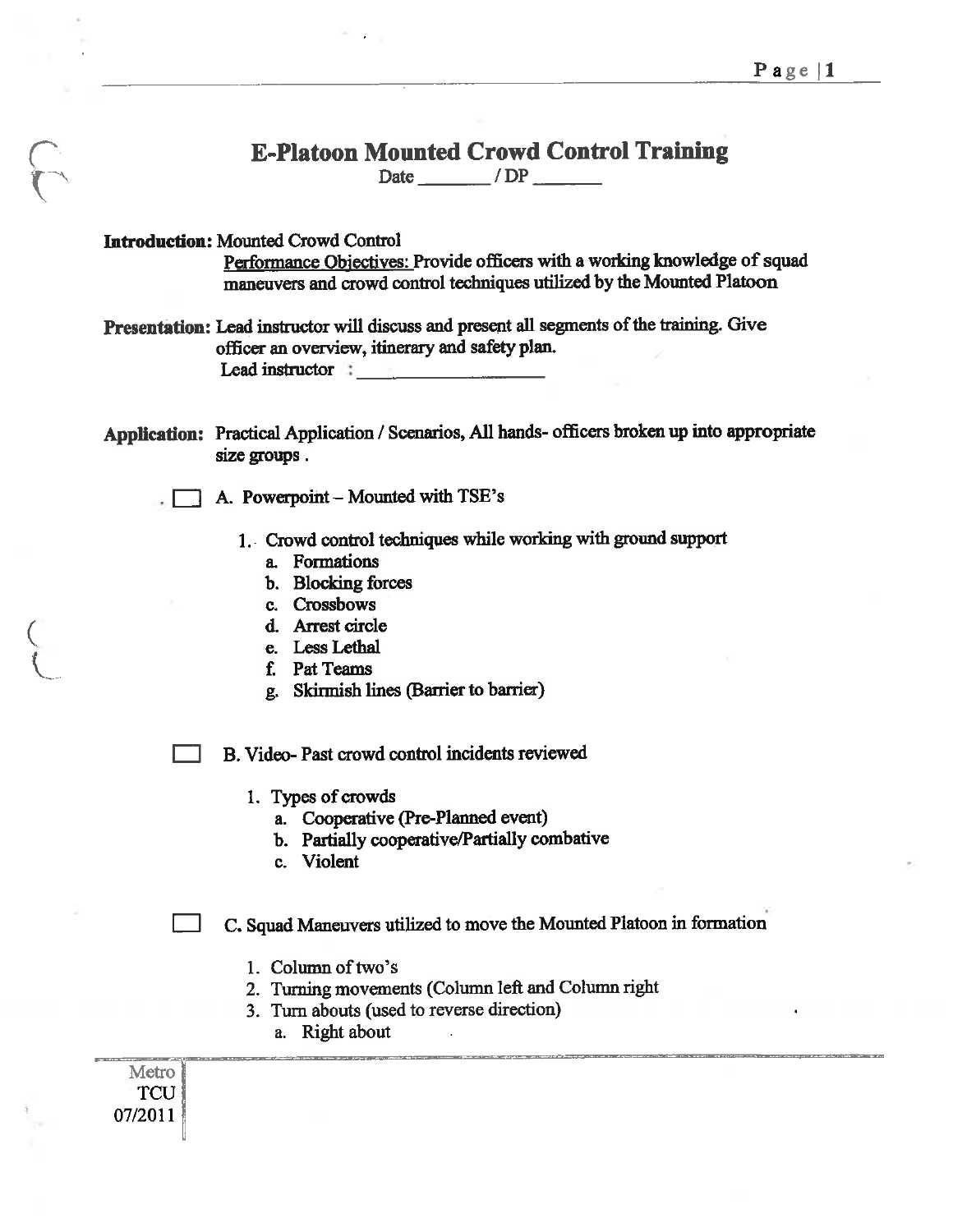b. Left about

*r*

(

 $\big($ 

c. Turn about

<sup>4</sup>. Troop fronts (Enables Platoon to transition from column of two'<sup>s</sup> to skirmish line

<sup>a</sup>. Troop front right

b. Troop front left

D. Crowd Control Techniques

I

- 1. Skirmish lines
	- <sup>a</sup>. On line center
	- b. On line right
	- c. On line left
- 2. Crossbows (used to pus<sup>h</sup> <sup>a</sup> crowd in <sup>a</sup> designated direction)
	- <sup>a</sup>. Crossbow right
	- b. Crossbow left
	- <sup>c</sup>. Crossbow center
- <sup>3</sup>. Turns (enables the entire skirmish line to turn left or right while maintaining the line)
	- a. Right turn
	- b. Left turn
- <sup>4</sup>. Pincer Movement (used to contain <sup>a</sup> person or crowd)
- <sup>5</sup>. Four comers(used to separate <sup>a</sup> cell of demonstrators from <sup>a</sup> crowd and move the crowd out of an intersection)
- 6. Dismounted Skirmish Line
	- <sup>a</sup>. Can quickly <sup>p</sup>lace <sup>2</sup>/3 of the mounted officers on the groun<sup>d</sup> to form <sup>a</sup> skirmish line
	- <sup>b</sup>. Used to protect the horses or to assist officers on the groun<sup>d</sup>

E. FTX-Officers will take turns calling drill. Role <sup>p</sup>layers will be used as <sup>a</sup> mock crowd. Officer will use the techniques learned to move the crowd.

F. Debrief

TEST: The test will consist of observations and performance of the applied training topic.

SUMMARY: The training for platoon officers was designed to meet identified annual operational topics required by the division and <sup>p</sup>latoon. Continual training in these areas will be required in order to build and improve the individual officers overall skills and performance level.

| Metro   |  |
|---------|--|
| TCU     |  |
| 07/2011 |  |
|         |  |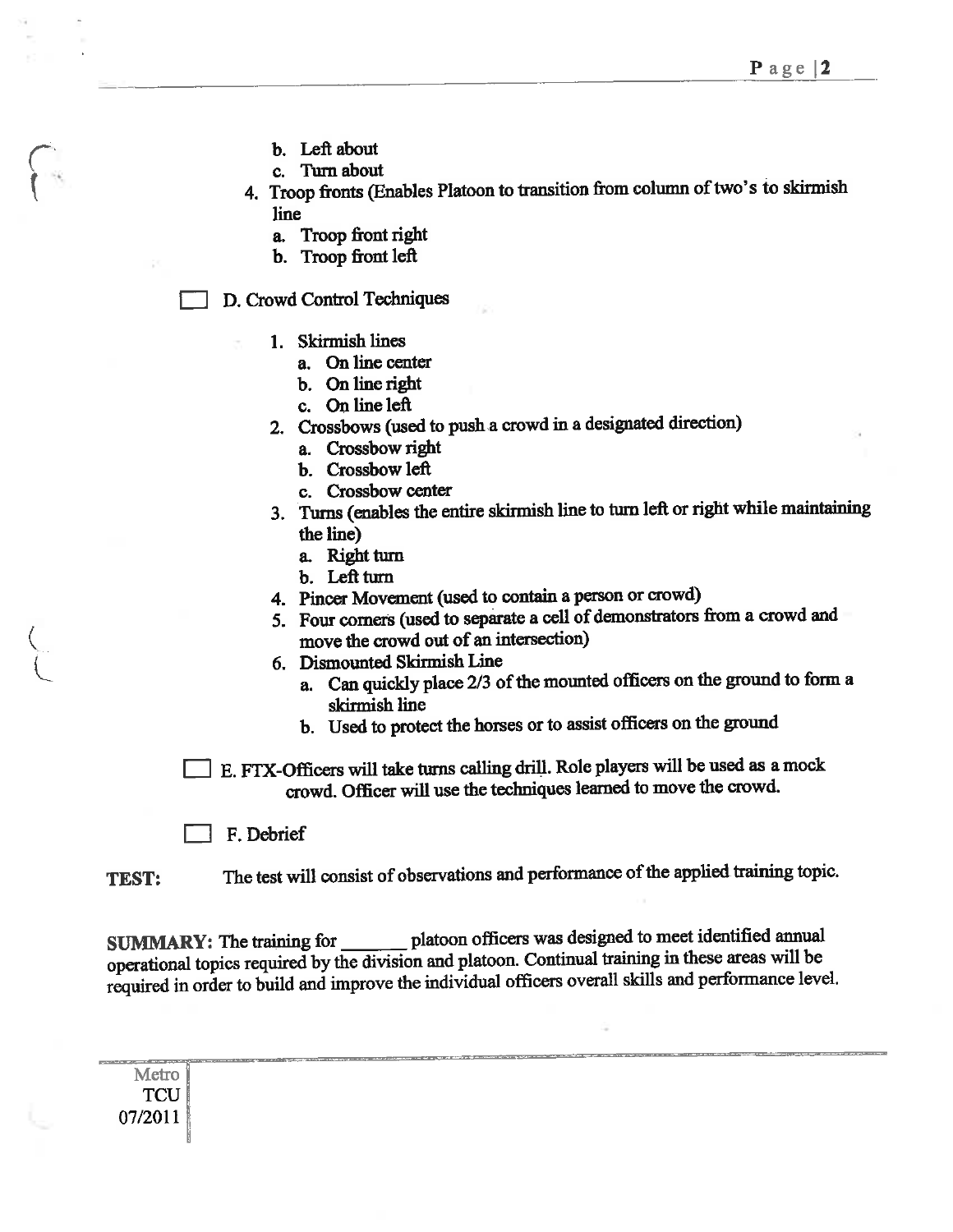## FACILITY INFORMATION:

 $\subset$ 

 $\mathcal{C}$ 

 $(\hspace{0.05cm}$ 

Ahmanson Equestrian Center 3934 Rigali Ave, Los Angeles. 90039 (213) 485-5909

Safety Plan: N/A (Not required for LA City Building or Facility, check with Metro TCU for Safety Plan on file). Safety Plan: N/A

Safety Permit: <u>N/A</u> (Required for non-city building on all training).

NOTE:Attach safety permit when applicable.

REQUIRED SAFETY EQUIPMENT: All personnel participating in training will utilize appropriate protective equipment.

## EMERGENCY INFORMATION:

Hospital Information

#### E.M.T.

**1. 2**.

#### CONTACT INFORMATION:

| Detail Supervisor<br>Detail Leader |  |
|------------------------------------|--|
| Asst Detail Leader                 |  |

w <sup>L</sup>! i « Metro *J.'M <sup>~</sup>jmw.V -l j* cm **TCU** 07/2011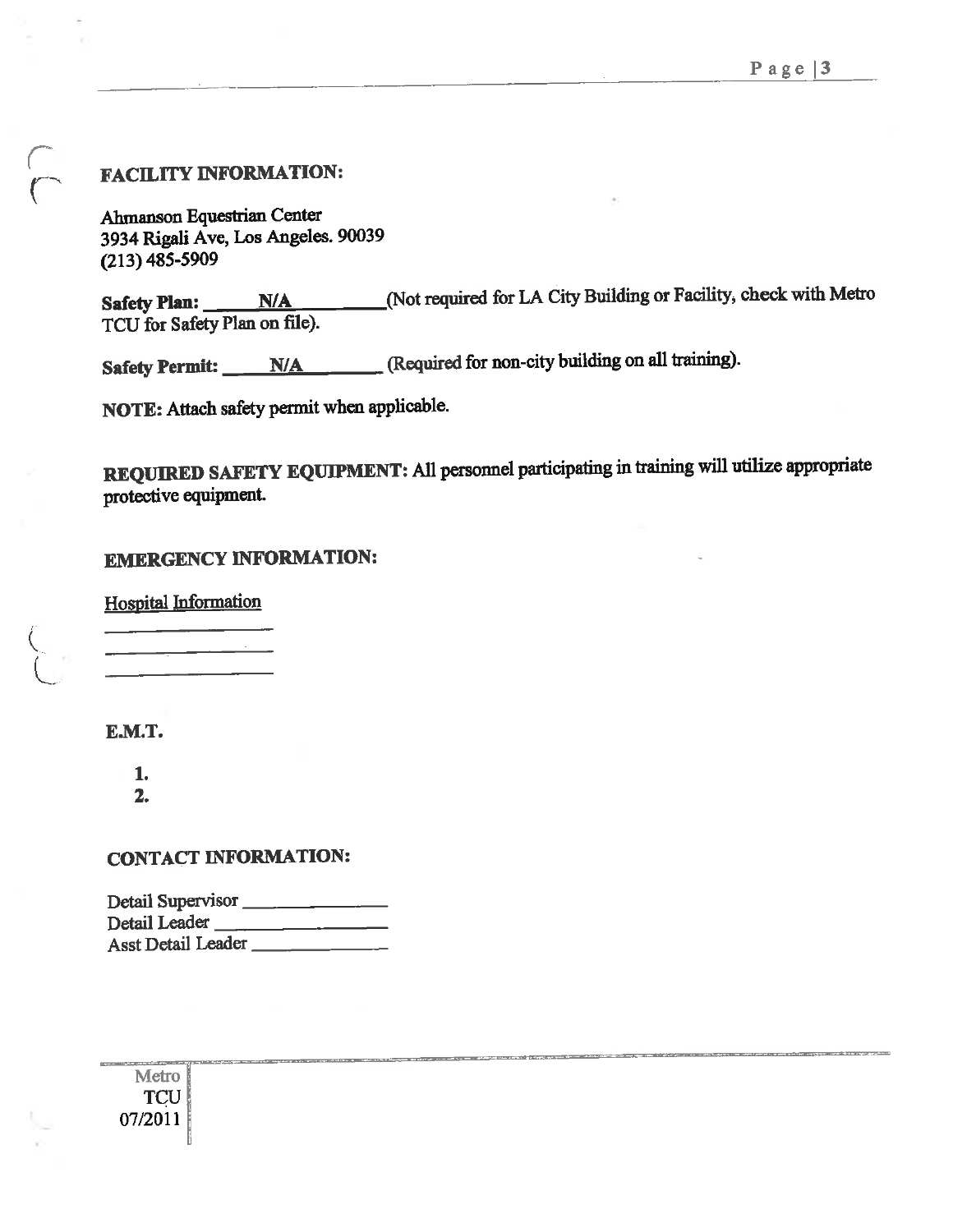**POST CERTIFIED COURSE:** c

 $\sqrt{2}$ 

**(,**

*l*

**Course Name:**

**Course Number:**

NOTE:Attach Post roster with names and Post ID Numbers. Post rosters available through Metro TCU.

and the company of the spin spin spin which are proposed as the company of the spin spin spin spin spin spin s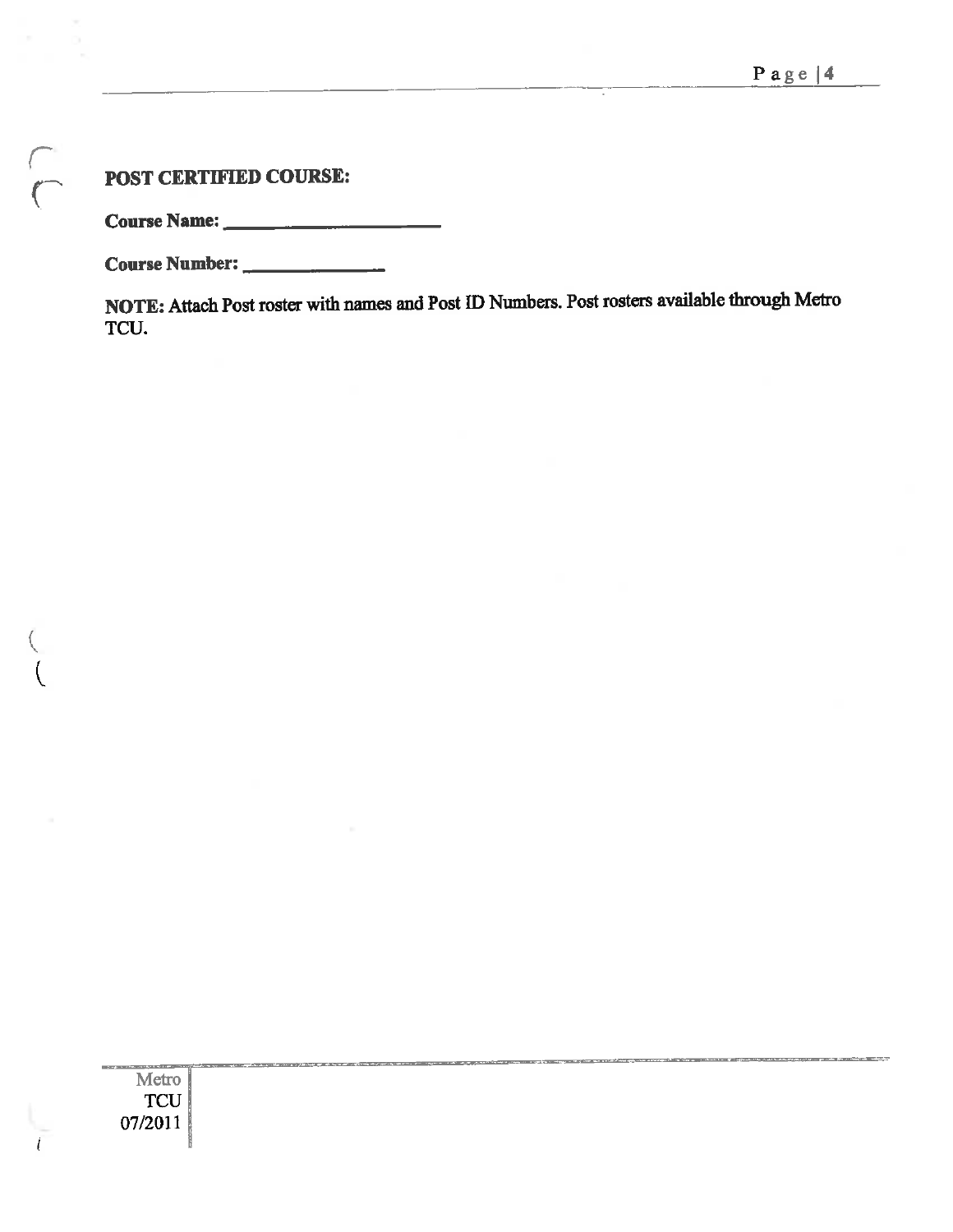# *\* **E-Platoon Equine Patrol Tactics Training**  $Date$ <sub>\_\_\_\_\_\_</sub>/ $DP$

**Introduction:** Equestrian Patrol Tactics

*(*

**(**

Performance Objectives: To ensure officers can manage various field situations (i.e. pedestrian stops, vehicle stops, high risk stops etc.) in a tactically sound manner

**Presentation:** Lead instructor will discuss and present all segments of the training. Give officer an overview, itinerary and safety plan. Lead instructor :

**Application:** Practical Application / Scenarios, All hands- officers broken up into appropriate Size groups

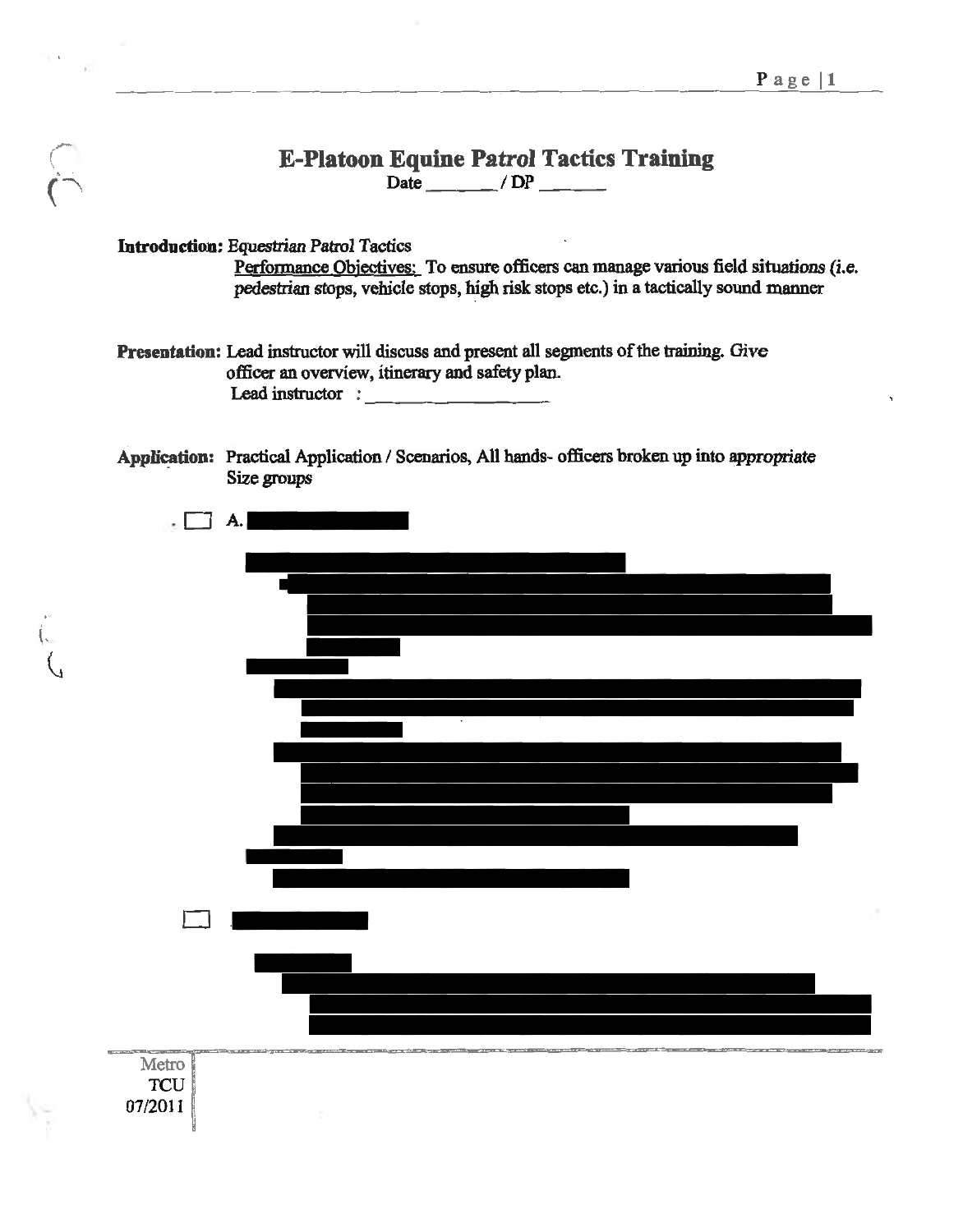





Metro TCU 07/2011

**r** C

**(**  $\checkmark$  $\big($ 

-l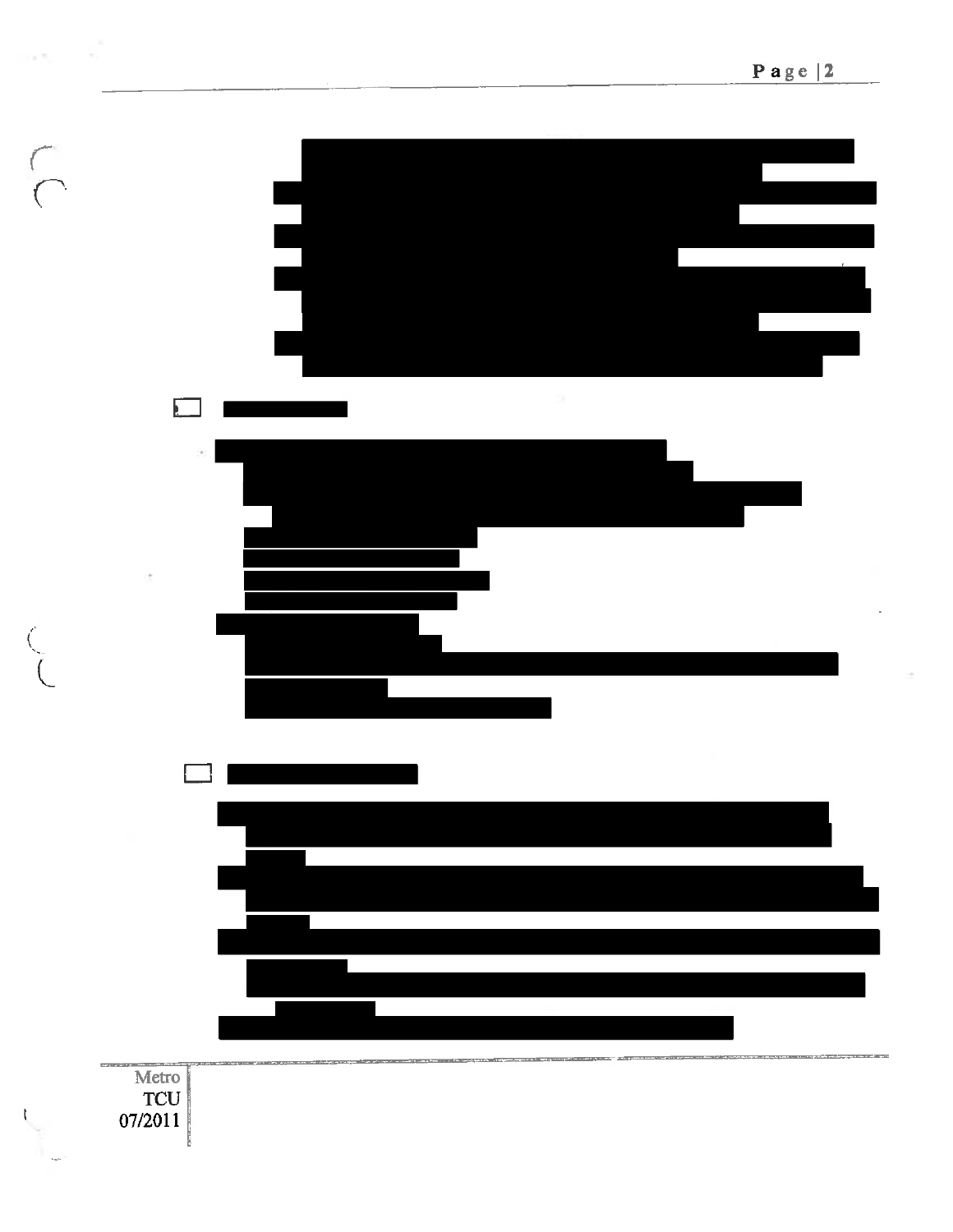5. Firearm: The drawing of an officer's firearm and/or use of deadly force will of course, follow all current Department policy and procedure.However, there are unique concerns to this unit.



G. FTX- Officers will participate in scenarios including <sup>a</sup> pedestrian stop, high risk stop, aggressive suspect, traffic stop and foot pursuit

H.Debrief

 $\subset$ 

 $\subset$ 

*<*

 $\begin{pmatrix} 1 & 1 \\ 1 & 1 \end{pmatrix}$ 

TEST: The test will consist of observations and performance of the applied training topic.

SUMMARY: The training for platoon officers was designed to meet identified annual operational topics required by the division and platoon. Continual training in these areas will be required in order to build and improve the individual officers overall skills and performance level.

| Metro      |  |  |
|------------|--|--|
| <b>TCU</b> |  |  |
| 07/2011    |  |  |
|            |  |  |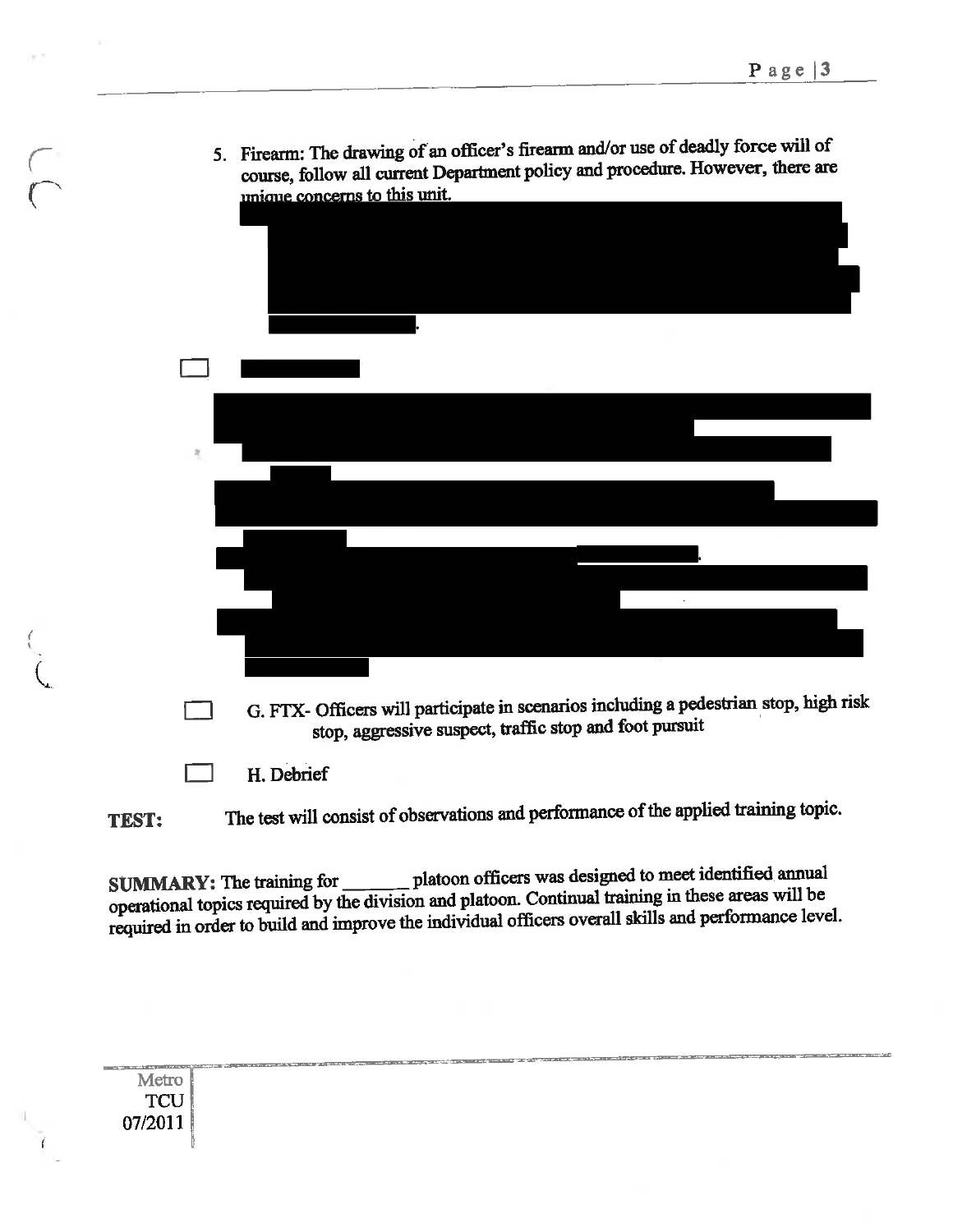#### FACILITY INFORMATION:

*r*

 $\bigcap$ 

*{*

i

 $\overline{\zeta}$ 

Ahmanson Equestrian Center <sup>3934</sup> Rigali Ave, Los Angeles. <sup>90039</sup> (213) 485-5909

Safety Plan: N/A (Not required for LA City Building or Facility, check with Metro TCU for Safety Plan on file).

**Safety Permit:** N/A (Required for non-city building on all training).

NOTE:Attach safety permit when applicable.

REQUIRED SAFETY EQUIPMENT: All personnel participating in training will utilize appropriate protective equipment and when utilizing **"simunitions",** shall wear eye, face and throat protection in addition to their standard duty gear.

EMERGENCY INFORMATION:

Hospital Information

E.M.T.

**1. 2.**

## CONTACT INFORMATION:

Detail Supervisor \_ Detail Leader Asst Detail Leader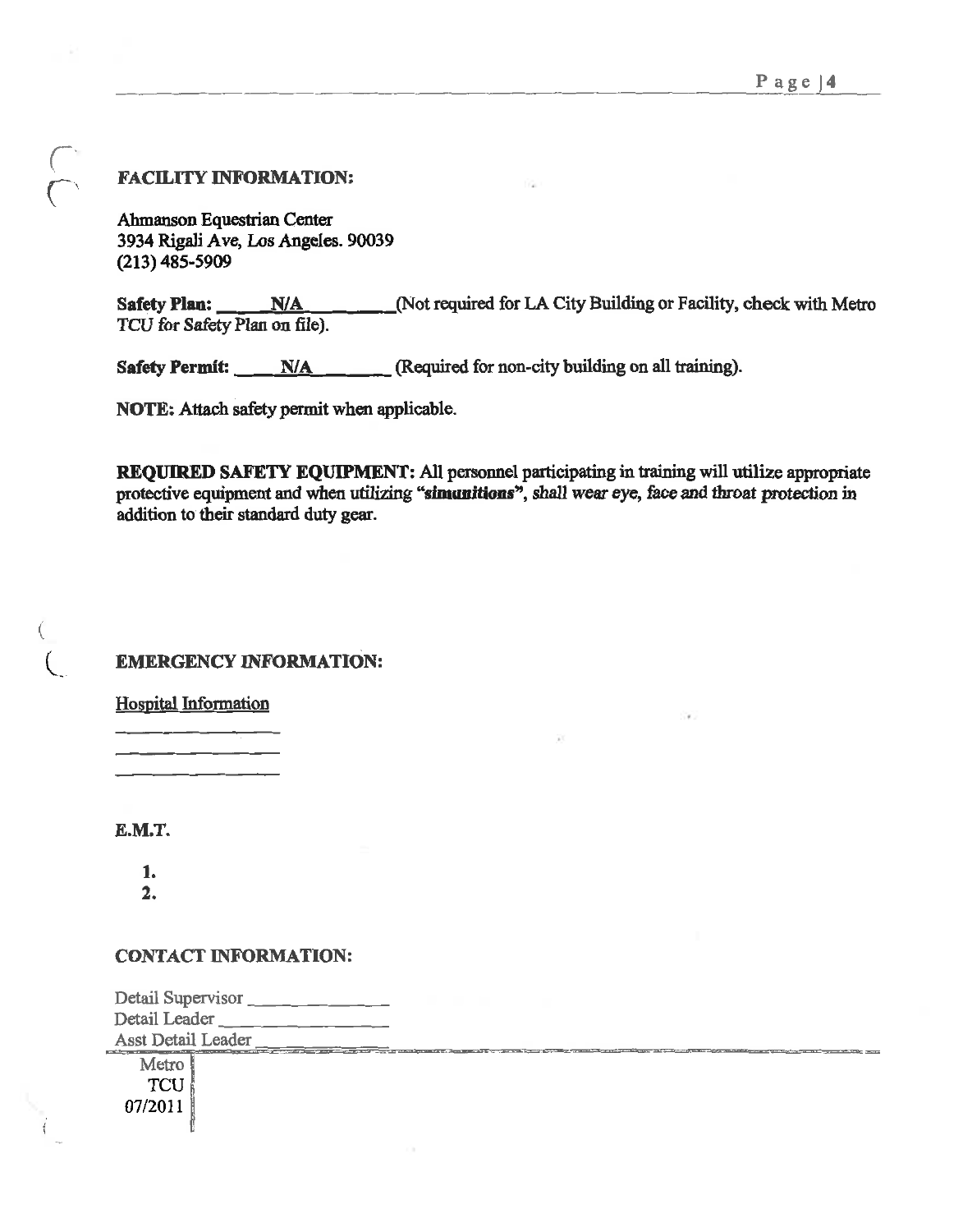**POST CERTIFIED COURSE:**

**r**r

 $\begin{pmatrix} 1 & 1 \\ 1 & 1 \end{pmatrix}$ 

**Course Name:**

**Course Number:**

**NOTE:Attach Post roster with names and Post ID Numbers. Post rosters available through Metro TCU.**

<u>na may noong Tinga maaning ng pagangan</u>

**Metro j TCU '** 07/2011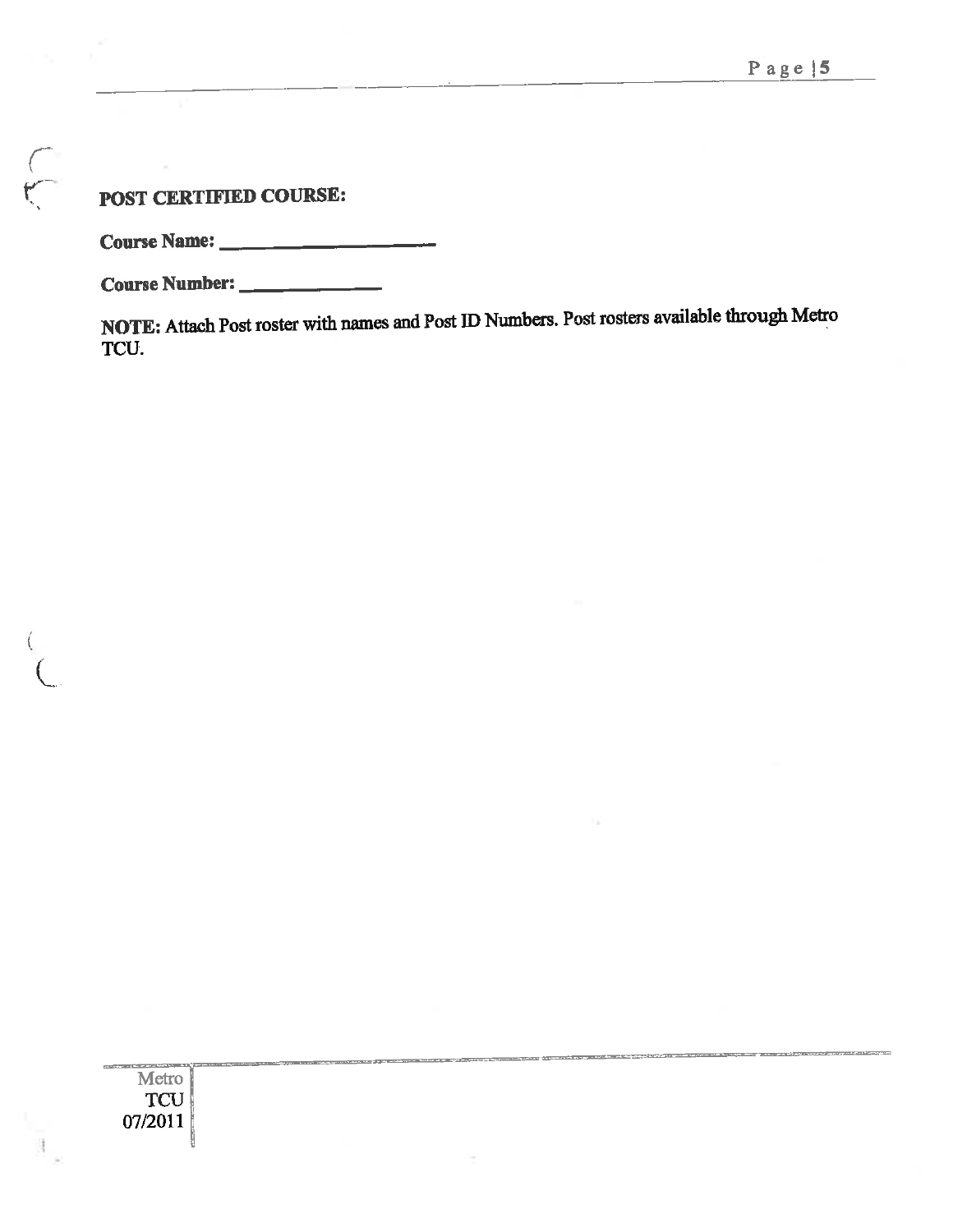# **r E-Platoon Mounted Patrol/Bokken Baton**

Date / DP

#### **Introduction:**Bokken Baton

Performance Objectives: Apply the laws and policy related to use of force and impact devices. Use the bokken proficiently while on the ground and while mounted. Maintain control of mount while using the bokken.

#### Presentation: Lead instructor will discuss and present all segments of the training. Give officer an overview, itinerary and safety plan. Lead instructor :

**Application:** Lecture/Practical Application / Scenarios,All hands- officers broken up into appropriate Size groups

- $\Box$  A. Use of Force (PowerPoint)
	- 1. Penal Code 835a
		- a. Use of force to effect arrest, prevent escape or overcome resistance
		- b. Reasonable force
		- c. Officer not required to retreat nor loses right to self defense
	- 2. Use of force policy
		- a. Control may be achieved through advise, warnings, and persuasion, or by use of force
		- b. Reasonable alternatives should be exhausted before die use of force or would be clearly ineffective.
		- c. Officers can use whatever force that is reasonable and necessary to protect others or themselves from bodily harm
	- 3. Use of force guidelines
		- a. Policy does not differ from that of the side handle baton
		- b. Target areas

Metro **TCU** 08/2013 <sup>t</sup>

**(**

 $\subset$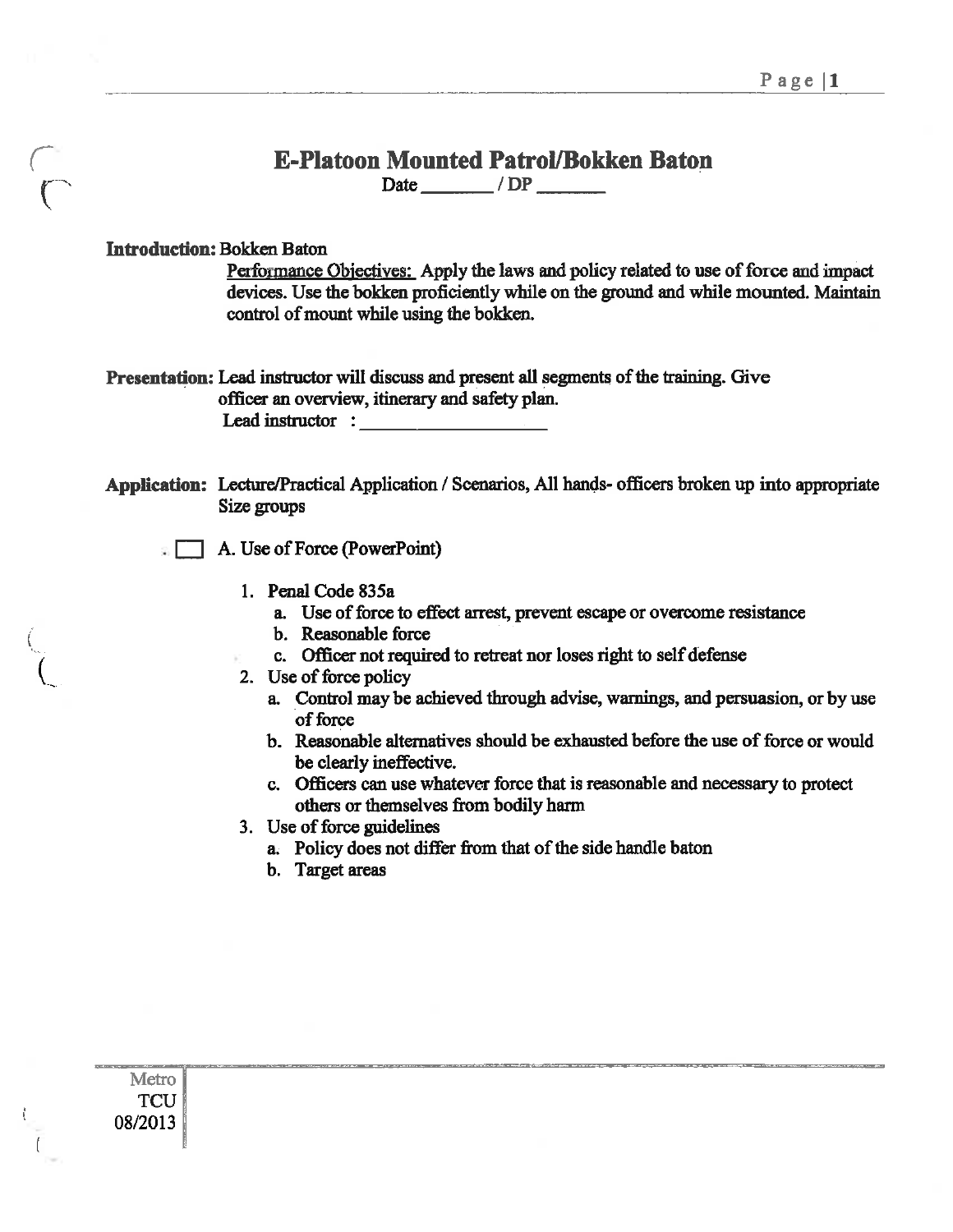**R** B. Dismounted Bokken techniques

- **C** 1. Dismounted
	- a. Grip
	- b. Figure 8
	- c. Two hand power stroke
	- d. Forward push
	- e. Handle strikes
	- f. Blocks

C.Practical Exercises (Dismounted)

- 1. Tire target (2 min)
- 2. Live Suspect exercise with instructor

D. Mounted Bokken Techniques

- 1. Ready positions
	- a. Ring position
	- b. High position
	- c. Low position
	- d. Forward position
	- e. Neutral position
- 2. Drawing/Ring
	- a. Stopped
	- b. Walk
	- c. Trot
	- d. Lope

F. Practical Exercises

- 1. 15 downward strikes on cone pattern
- 2. Live Suspect exercise with instructor
- ┓ H. Debrief

TEST: The test will consist of observations and performance of the applied training topic.

| Metro   |
|---------|
| TCU     |
| 08/2013 |

**(**

 $\overline{C}$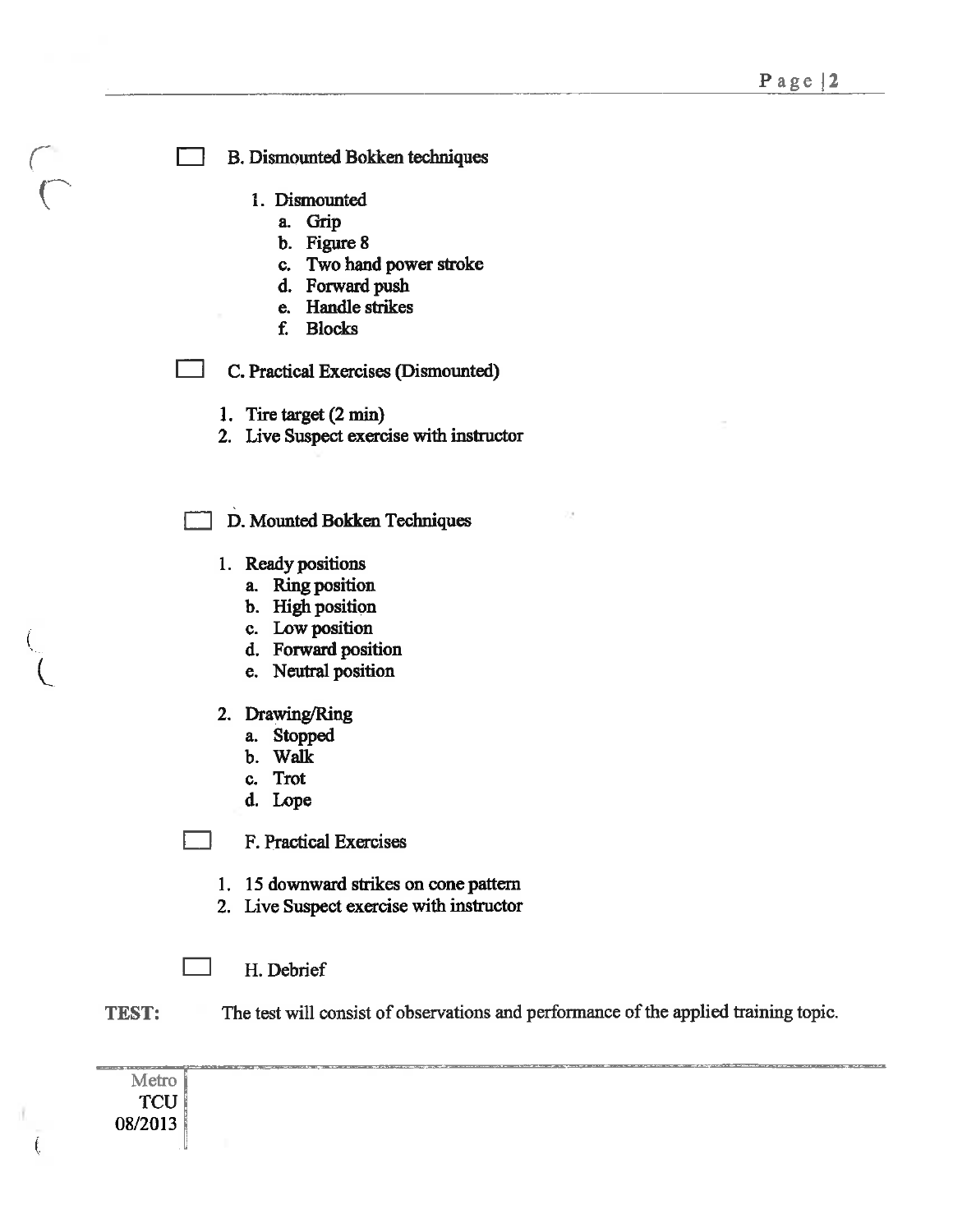SUMMARY: The training for platoon officers was designed to meet identified annual operational topics required by the division and <sup>p</sup>latoon. Continual training in these areas will be required in order to build and improve the individual officers overall skills and performance level.

#### FACILITY INFORMATION:

(

**(** A.

*L*

 $\sqrt{2}$ 

Ahmanson Equestrian Center 3934 Rigali Ave, Los Angeles. 90039 (213) 485-5909

**Not required for LA City Building or Facility, check with Metro** TCU for Safety Plan on file). Safety Plan: N/A

**Safety Permit:** N/A (Required for non-city building on all training).

NOTE:Attach safety permit when applicable.

REQUIRED SAFETY EQUIPMENT: All personnel participating in training will utilize appropriate protective equipment and when utilizing **"simimitions",** shall wear eye, face and throat protection in addition to their standard duty gear.

#### EMERGENCY INFORMATION:

Hospital Information

E.M.T.

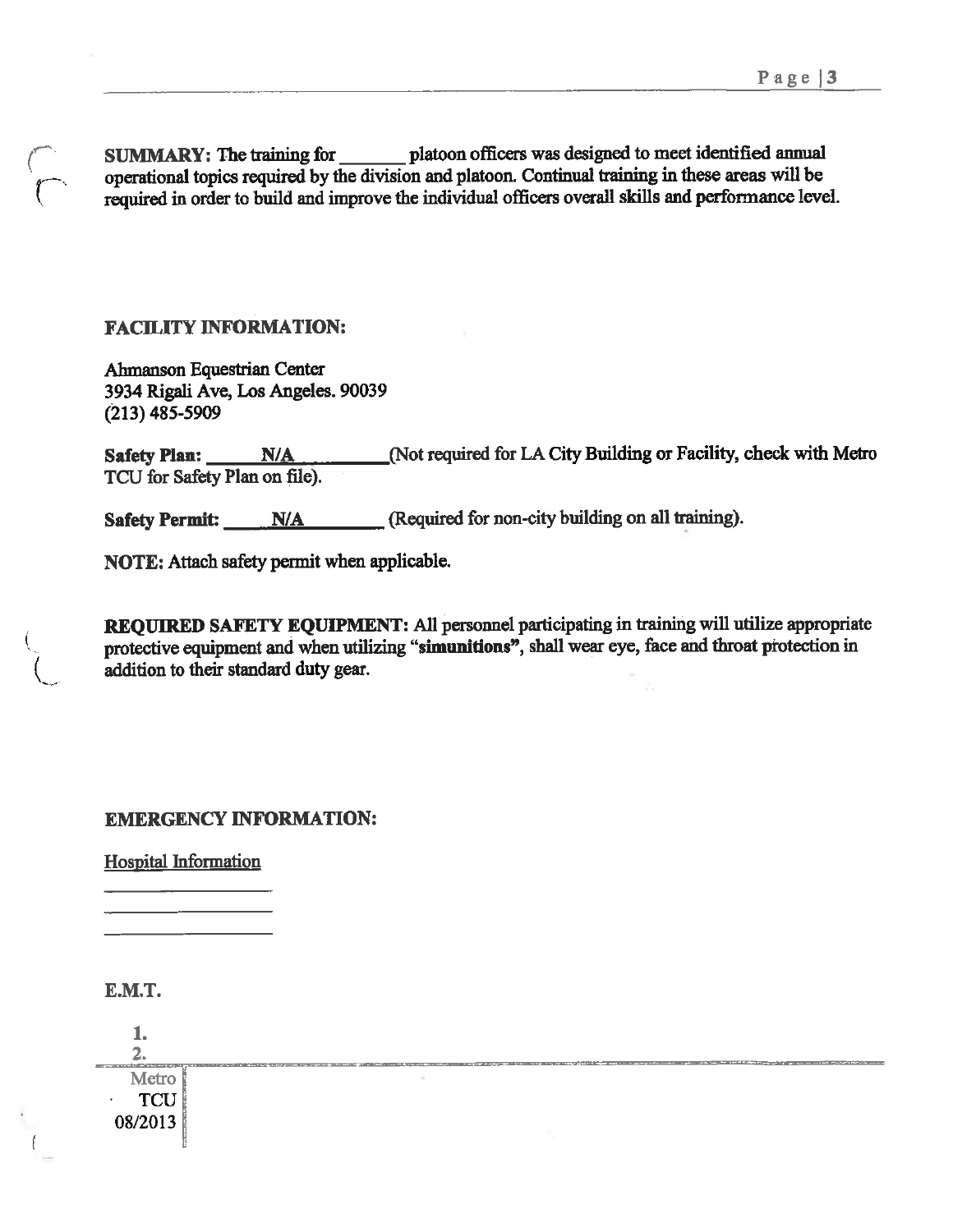# - **CONTACT INFORMATION:**

*r* r<br>C

(

**Metro TCU** 08/2013

| Detail Supervisor<br>Detail Leader |  |
|------------------------------------|--|
| <b>Asst Detail Leader</b>          |  |

#### **POST CERTIFIED COURSE:**

**Course Name:**

**Course Number:**

NOTE: Attach Post roster with names and Post ID Numbers. Post rosters available through Metro TCU.

.<br>The company of the company of the company of the company of the company of the company of the company of the c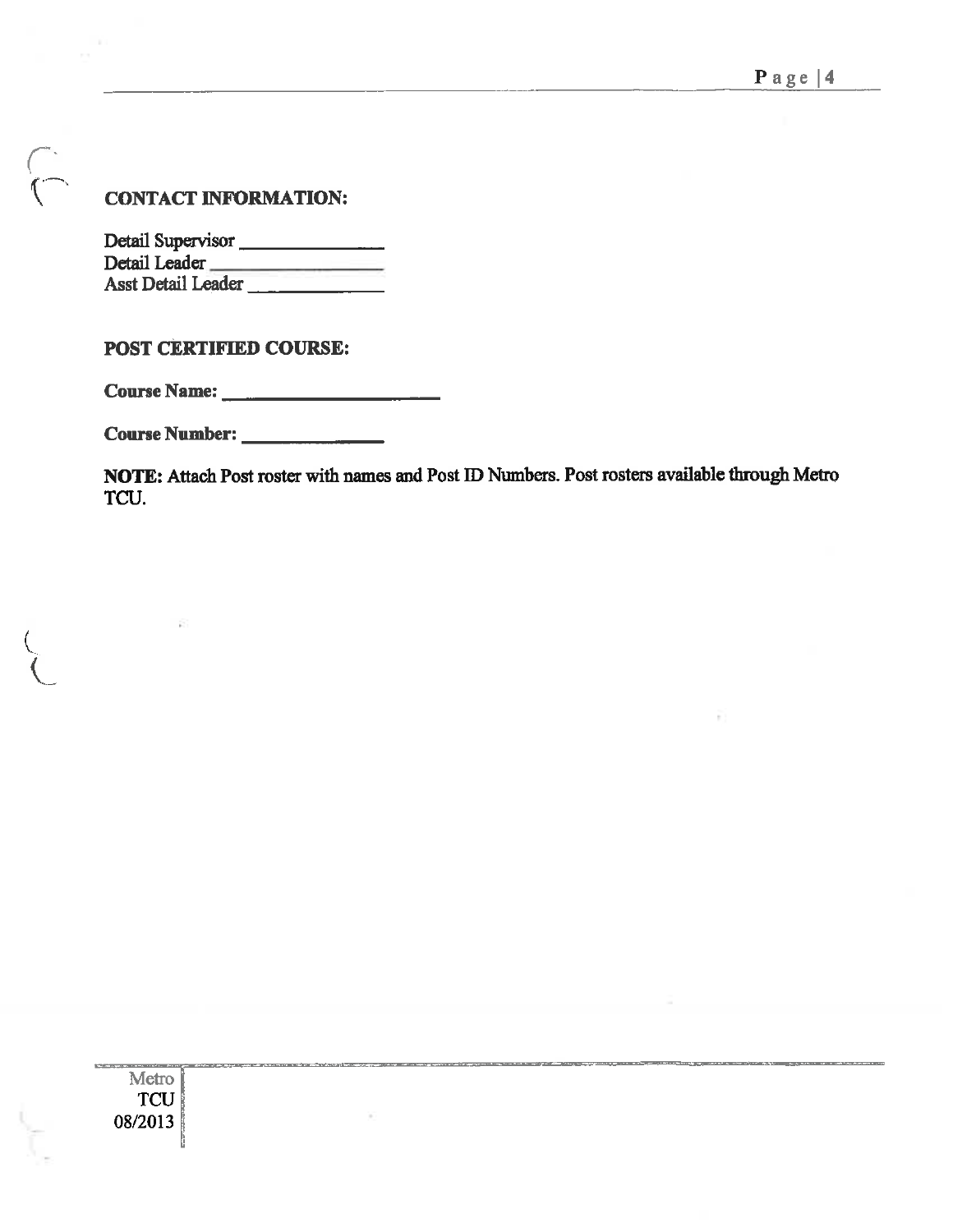# **£- Platoon Equine Training**

Date / DP C

**Introduction:** Equestrian Training

**r**

l

**i**

Performance Objectives: In a word, "Horsemanship", The ability to get a horse to go where you want it to go and at what pace you want, and be able to keep the horse quiet and calm during the most stressful situations.

**Presentation:** Lead instructor will discuss and presen<sup>t</sup> all segments of the training. Give officer an overview, itinerary and safety plan. Lead instructor :

**Application:** Practical Application / Scenarios,All hands- officers broken up into appropriate size groups.

- A. Basic riding skills
	- 1. Mounting and dismounting
		- Hand positions a.
		- "Gathering" (slight contact with horses mouth) **b.**
		- Face forward c.
		- Proper use of "Get down rope" d.
	- 2. Turning
		- Direct/indirect rein a.
		- Leg pressure b.
		- Turn on forehand/hindquarter c.
	- 3. Backing

- Seat/leg position a.
- Pressure and release b.
- 4. Walking/Jogging
	- Seat, legs and hand position. Separation of above to allow rider to maintain position and balance while giving cues to maintain pace and direction. a.
		- 1. Lean forward and squeezing with calves to increase pace
		- <sup>2</sup>. Sitting back and quieting legs to decrease pace
		- 3. Sitting further back, feet forward, pick up rein to stop and back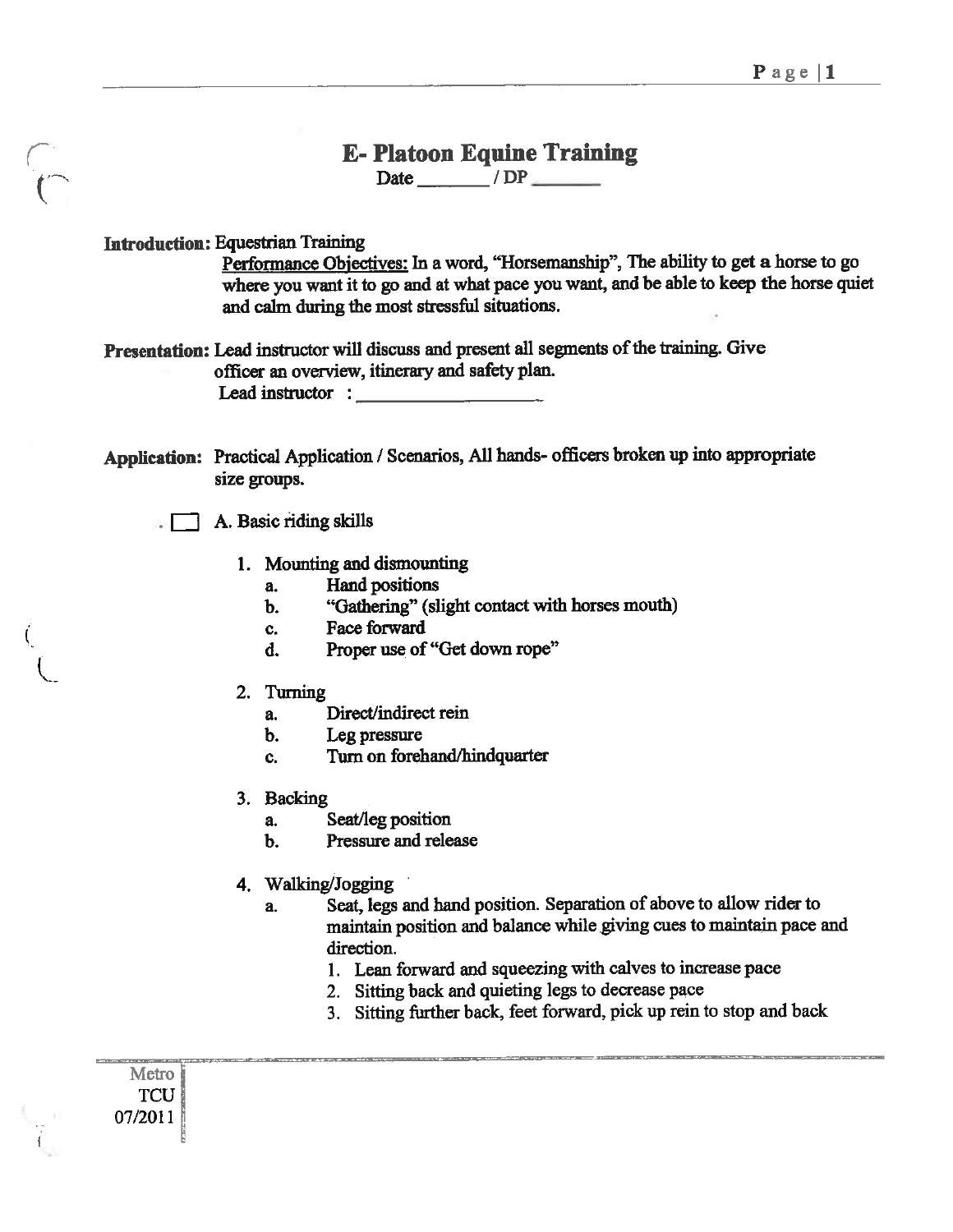a*m*a Z3DQTX

- <sup>5</sup>. Transitions
	- Transitions from stop to walk, walk to jog, jog to walk and walk to stop
- 6. Leg yields

 $\subset$ 

- Applying pressure to side of horse with leg tells the horse to move away. a.
	- <sup>1</sup>. Squeeze with right leg to move horse to the left and vice versa. Continuing forward motion while doing this allows rider to move horse laterally (side pass and two track)
- 7. Loping (Cantering)
	- Transitions from walk and jog to the lope, loping circles a.
		- Leads. A horse should be loped on the inside lead (i.e. left lead if going to the left) for balance and control **1.**
			- Left lead. Left front leg and left rear leg extend farther in the stride (opposite for the right lead) a.
			- To cue <sup>a</sup> horse to lope on the correct lead, apply direct pressure with the rein in the direction you want to go while applying leg pressure on the opposite side of the horse **b.**
- 8. Stopping
	- Proper position with seat, legs and hands to get a smooth stop from walk, trot or lope a.
		- **<sup>1</sup>.** Stop the horse using seat and leg position with subtle use of the rein



**f**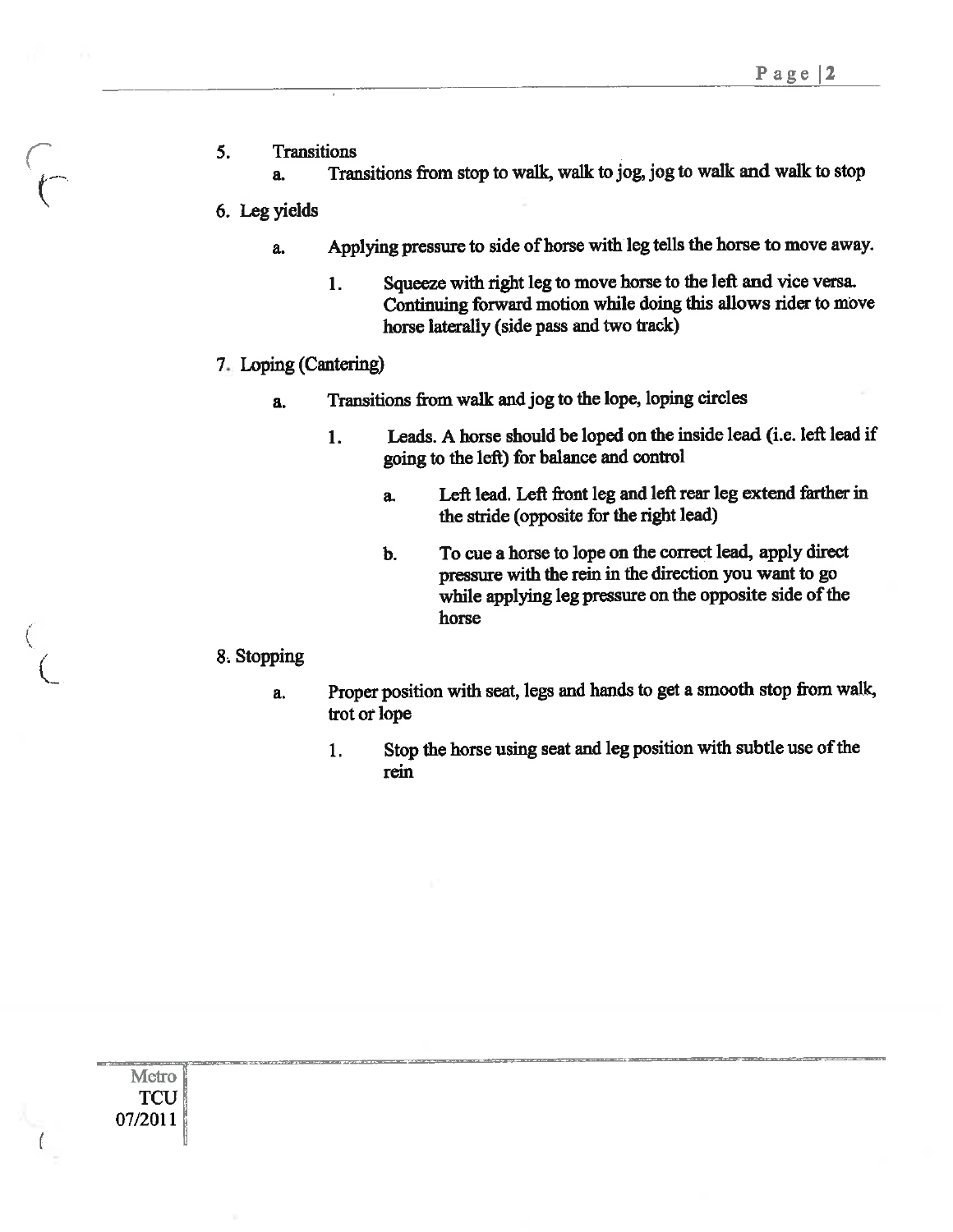- B. Intermediate riding skills
	- 1. Patterns (specific courses around cones or barrels to improve rider's control of pace and direction)
		- <sup>a</sup>. Maintaining goo<sup>d</sup> position while negotiating patterns at the walk, jog and lope
	- 2. Obstacle courses
		- <sup>a</sup>. Riding horses over various types of obstacles to increase the riders ability to control the horse
		- <sup>b</sup>. These courses can include elements that visually and audibly distract or stress the horse to test the rider's ability to manage the horse
	- <sup>3</sup>. Roll Backs (an abrupt change of direction done at the lope)
		- <sup>a</sup>. Can be done in the round pen or arena
		- <sup>b</sup>. Rider turns the horse into <sup>a</sup> fence and makes an immediate <sup>180</sup> degree turn and continues loping in the opposite direction
		- c. This exercise will build <sup>a</sup> novice rider'<sup>s</sup> ability to keep their seat and balance on <sup>a</sup> horse
	- <sup>4</sup>. Get downs (Dismounting <sup>a</sup> moving horse)
		- a. Practice dismounting with a get down rope while the horse is walking, jogging and loping
	- C. Debrief
- 

**r**

 $\begin{pmatrix} 1 & 1 & 1 \\ 1 & 1 & 1 \\ 1 & 1 & 1 \end{pmatrix}$ 

TEST: The test will consist of observations and performance of the applied training topic.

SUMMARY: The training for platoon officers was designed to meet identified annual operational topics required by the division and platoon. Continual training in these areas will be required in order build and improve the individual officers overall skills and performance level.

## FACILITY INFORMATION:

Ahmanson Equestrian Facility 3934 Rigali Ave, Los Angeles. 90039 (213) 485-5909

Metro| **TCU**  $\begin{bmatrix} 07/2011 \end{bmatrix}$ 

**f**